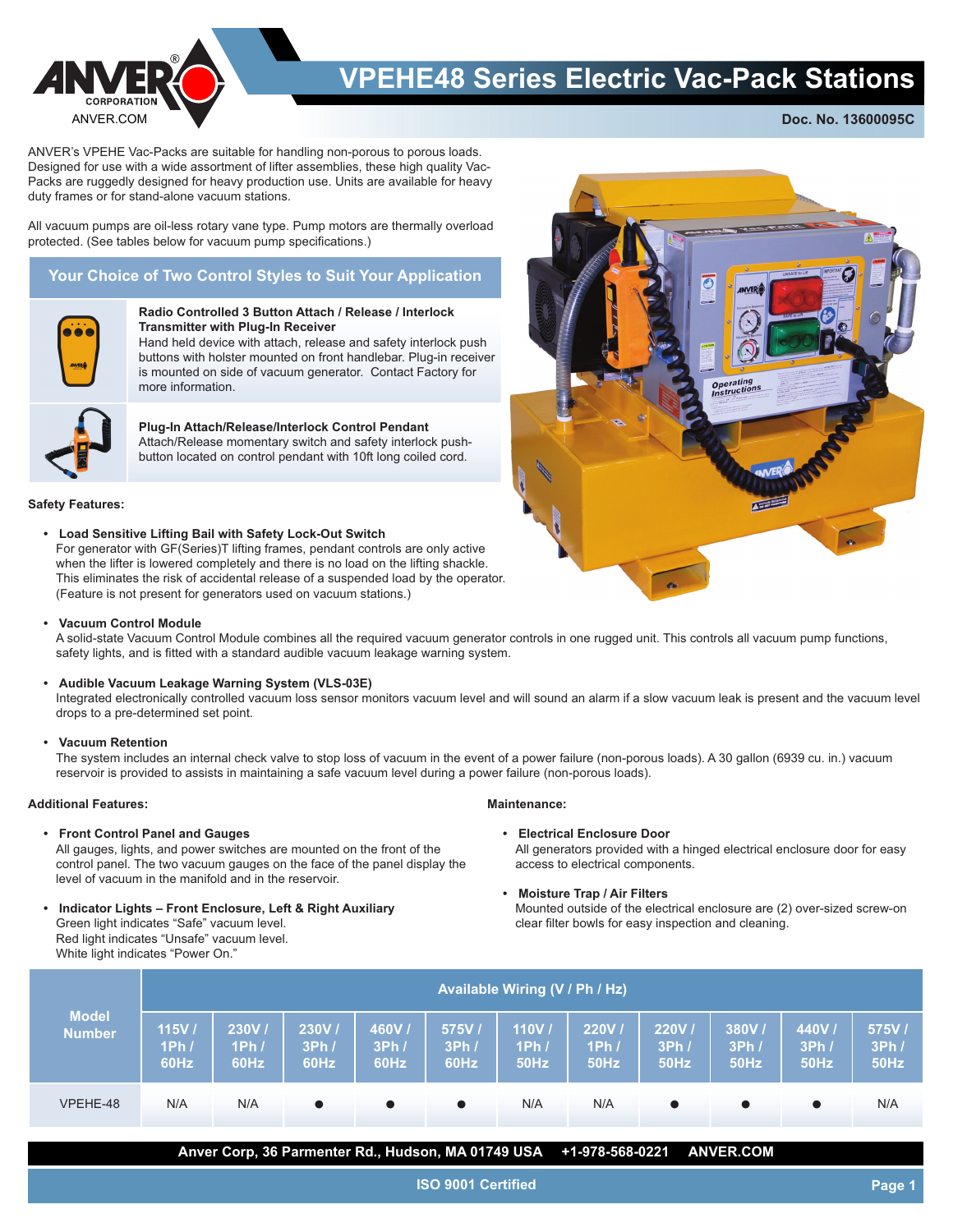

## **VPEHE48 Series Electric Vac-Pack Stations**

## **Doc. No. 13600095C**



 $\bigcap_{\text{comp}}$ 





| <b>Model Number</b>               | <b>VPEHE48-236</b> | <b>VPEHE48-436</b> | <b>VPEHE48-536</b> | <b>VPEHE48-235</b> | <b>VPEHE48-335</b> | <b>VPEHE48-435</b> |
|-----------------------------------|--------------------|--------------------|--------------------|--------------------|--------------------|--------------------|
| <b>Incoming Power Requirement</b> | 230V/3PH/60Hz      | 460V/3PH/60Hz      | 575V/3PH/60Hz      | 220V/3PH/50Hz      | 380V/3PH/50Hz      | 440V/3PH/50Hz      |
| Incoming Amperage Requirement     | 12                 | 6                  | <b>TBD</b>         | <b>TBD</b>         | <b>TBD</b>         | <b>TBD</b>         |
| Unit Weight [lbs.(Kg)]            | 370 (168)          | 370 (168)          | 370 (168)          | 370 (168)          | 370 (168)          | 370 (168)          |
| A Height [in. (mm)]               | 21.5 (546)         | 21.5 (546)         | 21.5 (546)         | 21.5 (546          | 21.5 (546          | 21.5 (546)         |
| B Depth [in. (mm)]                | 29 (737)           | 29 (737)           | 29 (737)           | 29 (737)           | 29 (737)           | 29 (737)           |
| C Width [in. (mm)]                | 33 (838)           | 33 (838)           | 33 (838)           | 33 (838)           | 33 (838)           | 33 (838)           |
| D Mounting Holes                  | 1/2-13UNC          | 1/2-13UNC          | 1/2-13UNC          | 1/2-13UNC          | 1/2-13UNC          | 1/2-13UNC          |
| E Mounting [in. (mm)]             | 21.5 (546)         | 21.5 (546)         | 21.5(546)          | 21.5 (546)         | 21.5(546)          | 21.5(546)          |
| F Mounting Centers [in. (mm)]     | 14.5 (368)         | 14.5 (368)         | 14.5 (368)         | 14.5 (368)         | 14.5 (368)         | 14.5 (368)         |
| G Fork Pocket Length [in. (mm)]   | 24 (610)           | 24 (610)           | 24 (610)           | 24 (610)           | 24 (610)           | 24 (610)           |
| H Fork Pocket [in. (mm)]          | 5.5(140)           | 5.5(140)           | 5.5(140)           | 5.5(140)           | 5.5(140)           | 5.5(140)           |
| J Fork Pocket Height [in. (mm)]   | 2.5(64)            | 2.5(64)            | 2.5(64)            | 2.5(64)            | 2.5(64)            | 2.5(64)            |
| Vacuum Pump [HP (Kw)]             | 3(2.2)             | 3(2.2)             | 3(2.2)             | 3(2.2)             | 3(2.2)             | 3(2.2)             |
| Maximum Vacuum [in. Hg (mmHg)]    | 25 (635)           | 25 (635)           | 25 (635)           | 25 (635)           | 25 (635)           | 25 (635)           |
| Vacuum Pump Flow [SCFM (I/min.)]  | 50 (1426)          | 50 (1426)          | 50 (1426)          | 41 (1161)          | 41 (1161)          | 41 (1161)          |
| Vacuum Port Size [NPT]            | 1"                 | 1"                 | 1"                 | 1"                 | 1"                 | 1"                 |

| <b>Choose Your Control Style Below</b> |                                                             |  |  |  |
|----------------------------------------|-------------------------------------------------------------|--|--|--|
| <b>Part Number</b>                     | <b>Description</b>                                          |  |  |  |
| RCPK-AC/DC-ARI                         | Radio Control Kit for Vac-Packs, Attach/Release             |  |  |  |
| FPK-AC/DC-ARI                          | Pendant Control Kit for Vac-Packs, Attach/Release/Interlock |  |  |  |

**Anver Corp, 36 Parmenter Rd., Hudson, MA 01749 USA +1-978-568-0221 ANVER.COM**

**ISO 9001 Certified**